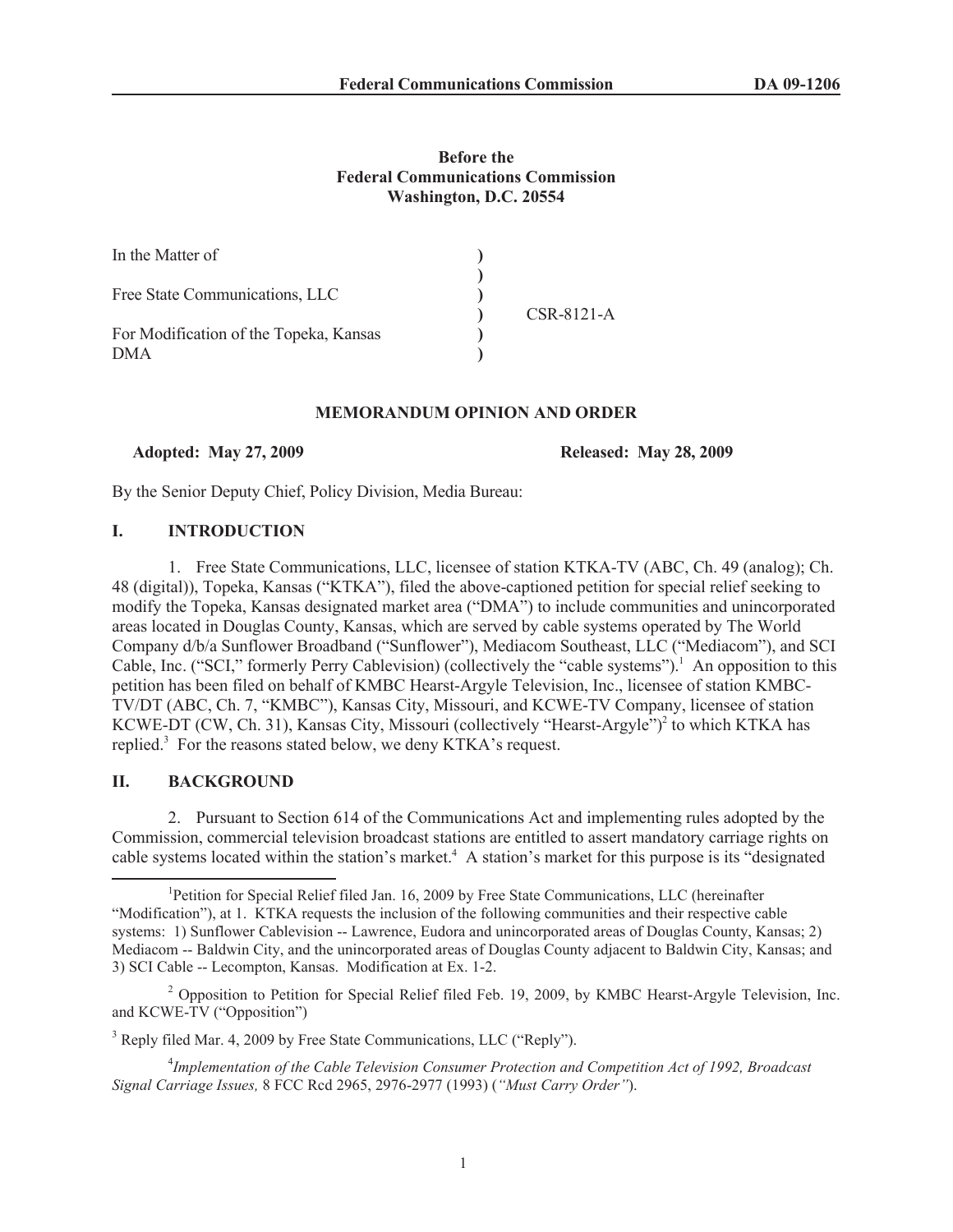market area," or DMA, as defined by Nielsen Media Research.<sup>5</sup> A DMA is a geographic market designation that defines each television market exclusive of others, based on measured viewing patterns. Essentially, each county in the United States is allocated to a market based on which home-market stations receive a preponderance of total viewing hours in the county. For purposes of this calculation, both over-the-air and cable television viewing are included.<sup>6</sup>

3. Under the Act, however, the Commission is also directed to consider changes in market areas. Section  $614(h)(1)(C)$  provides that the Commission may:

> with respect to a particular television broadcast station, include additional communities within its television market or exclude communities from such station's market to better effectuate the purposes of this section.<sup>7</sup>

In considering such requests, the 1992 Cable Act provides that:

the Commission shall afford particular attention to the value of localism by taking into account such factors as in -

(I) whether the station, or other stations located in the same area, have been historically carried on the cable system or systems within such community;

(II) whether the television station provides coverage or other local service to such community;

(III) whether any other television station that is eligible to be carried by a cable system in such community in fulfillment of the requirements of this section provides news coverage of issues of concern to such community or provides carriage or coverage of sporting and other events of interest to the community;

(IV) evidence of viewing patterns in cable and noncable households within the areas served by the cable system or systems in such community.<sup>8</sup>

The legislative history of the provision states that:

<sup>&</sup>lt;sup>5</sup>Section 614(h)(1)(C) of the Communications Act, as amended by the Telecommunications Act of 1996, provides that a station's market shall be determined by the Commission by regulation or order using, where available, commercial publications which delineate television markets based on viewing patterns. *See* 47 U.S.C. §534(h)(1)(C). Section 76.55(e) requires that a commercial broadcast television station's market be defined by Nielsen Media Research's DMAs. 47 C.F.R. § 76.55(e); *see Definition of Markets for Purposes of the Cable Television Broadcast Signal Carriage Rules,* 14 FCC Rcd 8366 (1999) (*"Modification Final Report and Order"*).

<sup>6</sup> For a more complete description of how counties are allocated, *see* Nielsen Media Research's *Nielsen Station Index: Methodology Techniques and Data Interpretation.*

 $747$  U.S.C. § 534(h)(1)(C).

<sup>8</sup> *Id.*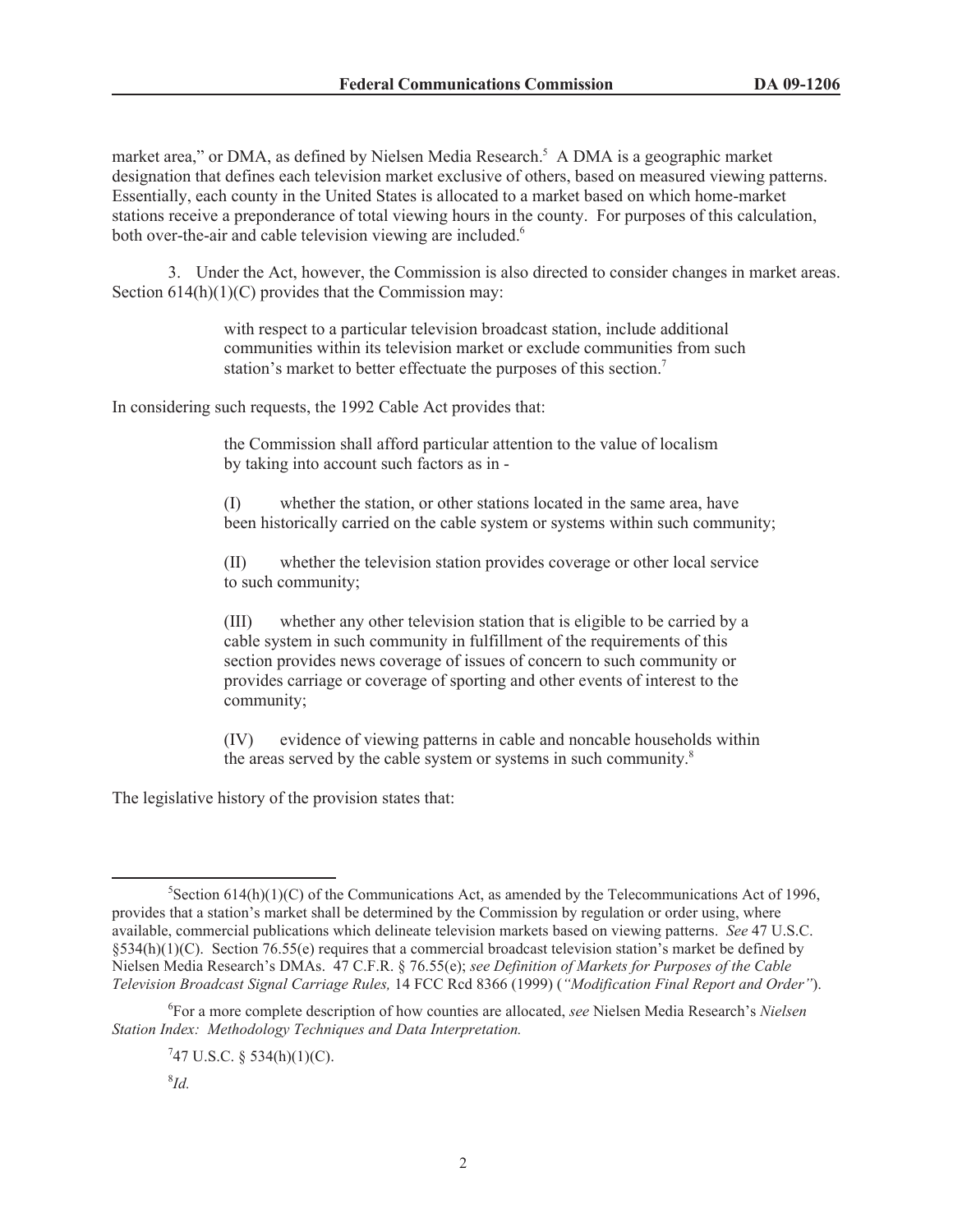where the presumption in favor of [DMA] carriage would result in cable subscribers losing access to local stations because they are outside the [DMA] in which a local cable system operates, the FCC may make an adjustment to include or exclude particular communities from a television station's market consistent with Congress' objective to ensure that television stations be carried in the area in which they serve and which form their economic market.

\* \* \* \*

[This subsection] establishes certain criteria which the Commission shall consider in acting on requests to modify the geographic area in which stations have signal carriage rights. These factors are not intended to be exclusive, but may be used to demonstrate that a community is part of a particular station's market.<sup>9</sup>

In adopting rules to implement this provision, the Commission indicated that requested changes should be considered on a community-by-community basis rather than on a county-by-county basis, and that they should be treated as specific to particular stations rather than applicable in common to all stations in the market.<sup>10</sup>

4. In the *Modification Final Report and Order,* the Commission, in an effort to promote administrative efficiency, adopted a standardized evidence approach for modifications that requires the following evidence be submitted:

> (1) A map or maps illustrating the relevant community locations and geographic features, station transmitter sites, cable system headend locations, terrain features that would affect station reception, mileage between the community and the television station transmitter site, transportation routes and any other evidence contributing to the scope of the market.

> (2) Grade B contour maps delineating the station's technical service area and showing the location of the cable system headends and communities in relation to the service areas.<sup>11</sup>

(3) Available data on shopping and labor patterns in the local market.

<sup>&</sup>lt;sup>9</sup>H.R. Rep. 102-628, 102d Cong., 2d Sess. 97 (1992).

<sup>10</sup>*Must Carry Order,* 8 FCC Rcd 2965, 2977 n.139.

<sup>&</sup>lt;sup>11</sup>Note to Paragraph (b)(2): Service area maps using Longley-Rice (version 1.2.2) propagation curves may also be included to support a technical service exhibit. The Longley-Rice model provides a more accurate representation of a station's technical coverage area because it takes into account such factors as mountains and valleys that are not specifically reflected in a traditional Grade B contour analysis. In situations involving mountainous terrain or other unusual geographic features, Longley-Rice propagation studies can aid in determining whether or not a television station actually provides local service to a community under factor two of the market modification test.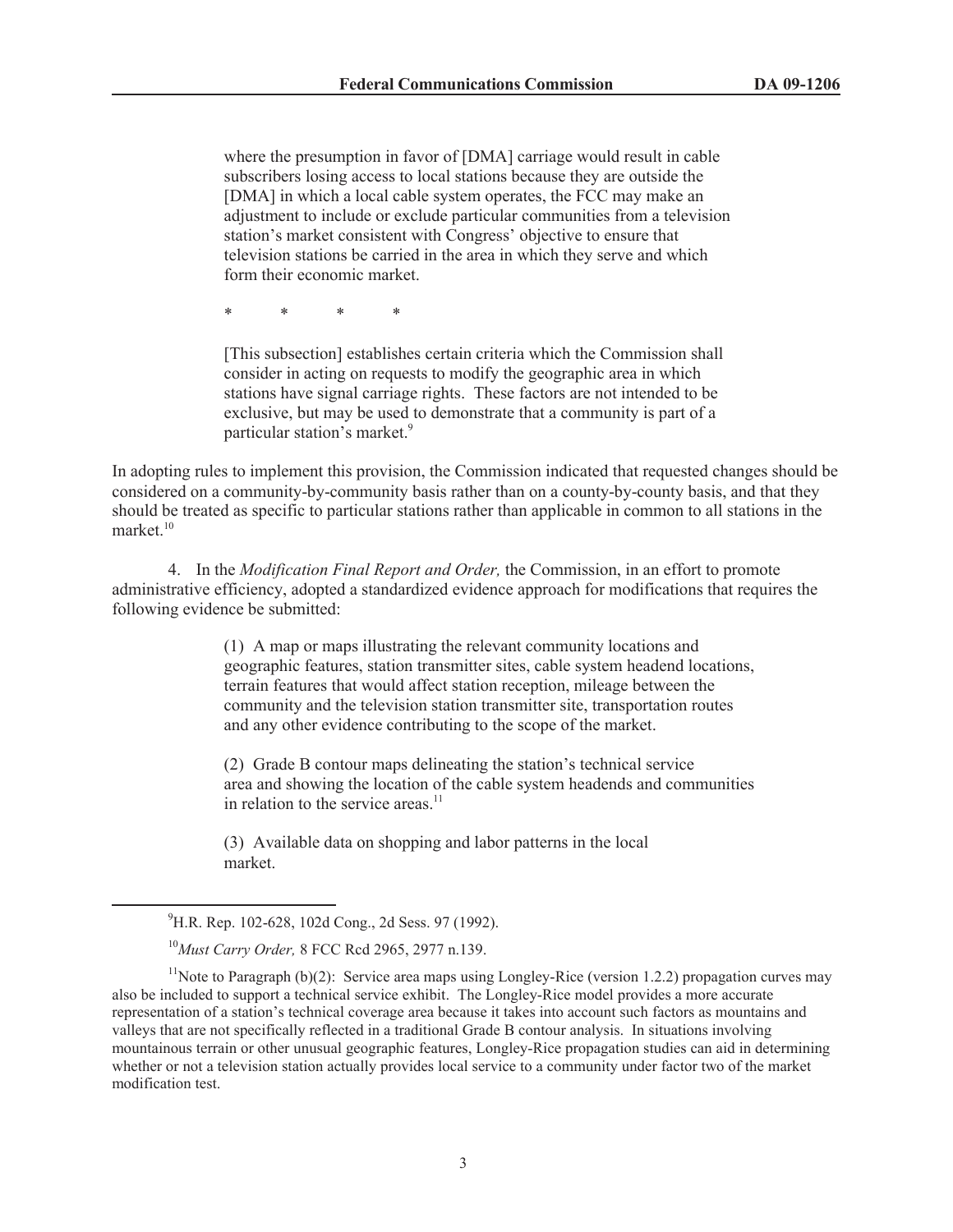(4) Television station programming information derived from station logs or the local edition of the television guide.

(5) Cable system channel line-up cards or other exhibits establishing historic carriage, such as television guide listings.

(6) Published audience data for the relevant station showing its average all day audience (*i.e.,* the reported audience averaged over Sunday-Saturday, 7 a.m.-1 a.m., or an equivalent time period) for both cable and noncable households or other specific audience indicia, such as station advertising and sales data or viewer contribution records.<sup>12</sup>

Petitions for special relief to modify television markets that do not include the above evidence shall be dismissed without prejudice and may be re-filed at a later date with the appropriate filing fee. The *Modification Final Report and Order* provides that parties may continue to submit whatever additional evidence they deem appropriate and relevant.

## **III. DISCUSSION**

### **A. Analysis of the Four Statutory Factors**

5. The issue before us is whether to grant KTKA's request to include in its market the following communities all located in Douglas County, Kansas: Lawrence, Eudora, Lecompton, Baldwin City and its associated unincorporated areas and the unincorporated areas of Douglas County.<sup>13</sup> While KTKA is licensed to Topeka, Kansas in the Topeka, Kansas DMA, Douglas County and its communities are part of the Kansas City, Missouri DMA. Based on our consideration of the four statutory factors, and for the reasons discussed below, we deny KTKA's request.

6. The first statutory factor we consider is "whether the station, or other stations located in the same area have been historically carried on the cable system or systems within such community."<sup>14</sup> KTKA states it has been carried on Sunflower's cable system (on channel 12)<sup>15</sup> and SCI's cable system (on channel 8) since 1984,<sup>16</sup> and has been carried on Mediacom's system (on channel 6) since 1998.<sup>17</sup> These cable systems have historically also carried several other Topeka, Kansas stations in Douglas County – WIBW-TV (Ch. 13); KTWU (Ch. 11); and KSNT (Ch. 27, previously KTSB).<sup>18</sup> Hearst-Argyle

 $1447$  U.S.C. § 534(h)(1)(C)(ii)(I).

<sup>15</sup> Modification at 5 & nn. 22, 23. KTKA states that Sunflower previously carried its signal on channel 14 and, until December 1987, its call sign was KLDH(TV).

<sup>16</sup> Modification at 6 & n.25.

<sup>17</sup>*Id.* at 5-6 & n.24.

<sup>18</sup>*Id.* at 7, citing Ex. 4. Hearst-Argyle admits KTKA's history of carriage, but argues it provides marginal assistance in resolving whether the subject communities are part of KTKA's market when the systems obviously carry stations from both markets. Opposition at 4, citing *Group W Television, Inc.,* 10 FCC Rcd 2737, 2741 ¶ 21 (1995) (Where cable systems have historically carried signals from both television markets at issue, the Commission (continued.…)

 $1247$  C.F. R. § 76.59(b).

<sup>&</sup>lt;sup>13</sup> Modification at Ex. 1.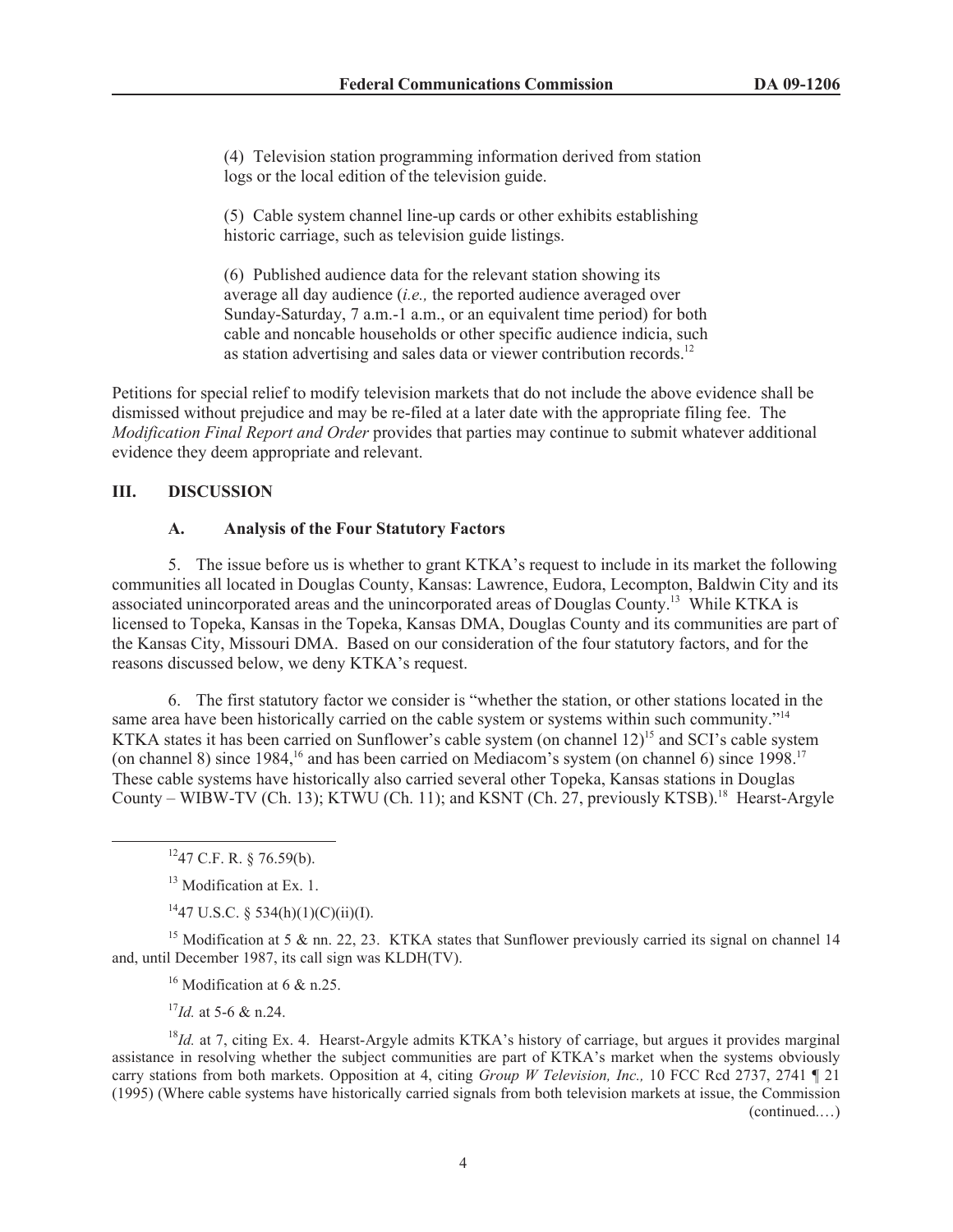notes the Commission has denied market modifications that would give one particular station a competitive advantage over its own in-market competitors that are carried voluntarily.<sup>19</sup>

7. The second statutory factor is "whether the television station provides coverage or other local service to such community."<sup>20</sup> KTKA asserts that all of the cable communities are located within its predicted Grade B contour and some within its Grade A contour,<sup>21</sup> though it does not provide Grade A coverage to all of Lawrence, the largest of the communities.<sup>22</sup> Hearst-Argyle asserts that because both KMBC and KCWE-DT, as well as other Kansas City network affiliates, all place Grade A or digital equivalent signals over these communities, the significance of KTKA's Grade B coverage is lessened.<sup>23</sup>

8. With respect to the second factor, KTKA further asserts that its city of license, Topeka, is geographically proximate to the cable communities.<sup>24</sup> Indeed, Topeka is geographically closer than Kansas City to all of the communities with the exception of Eudora which is equidistant from both. Topeka is 24 miles from Lawrence, 33 miles from Baldwin City, 15 miles from Lecompton and 32 miles from Eudora. In contrast, Kansas City is 36 miles from Lawrence, 40 miles from Baldwin City, 44 miles from Lecompton, and 30 miles from Eudora.<sup>25</sup> Moreover, Topeka is closer than Kansas City to all the headends of the cable systems serving these communities.<sup>26</sup> KTKA maintains that its proximity to the communities is well within the range found acceptable in previous market modifications.<sup>27</sup>

9. With respect to factor two, KTKA argues it also offers a wide variety of programming specifically targeted to the communities.<sup>28</sup> For instance, KTKA states that 6News Lawrence, a news bureau under common ownership with KTKA and Sunflower Broadband, produces high quality programming for the communities.<sup>29</sup> Over the past year, KTKA states that it has covered at least 350

(…continued from previous page)

<sup>19</sup>Opposition at 4*,* citing *Guy Gannett Communications, Inc.,* 13 FCC Rcd 23470, 23479 ¶ 24 (1998), *aff'd,*  15 FCC Rcd 10762, 10765-66 ¶ 13 (2000); *Pacific & Southern Co., Inc.,* 14 FCC Rcd 4558, 4566 at ¶ 28 (1999).

 $^{20}$ 47 U.S.C. § 534(h)(1)(C)(ii)(II).

<sup>21</sup>Modification at 8 and Ex. 20.

<sup>22</sup>Opposition at 5, citing Modification at 8, n.30.

<sup>23</sup>*Id.* at 5 & n.12, citing *Group W. Television*, 10 FCC Rcd 2741 ¶ 22.

 $^{24}$ Modification at 16 and Ex. 37.

<sup>25</sup>Opposition at 15 & n.38, citing Ex. 6.

<sup>26</sup>*See id*. at n.38.

<sup>27</sup>Modification at 16  $\&$  n.67, citing cases.

<sup>28</sup>Modification at 9. KTKA points out that the Mayor of the City of Lawrence, the Chairman of the Douglas County Commission, the Douglas County Administrator, a member of the Lawrence Public Schools Board of Education, and the heads of both the Lawrence and Baldwin City Chambers of Commerce have all expressed their support for KTKA's continued carriage. *See Id.* at 9 n.33, citing Ex's 23-29.

<sup>29</sup>*Id.* at 10 & nn. 34, 38, citing Ex's 30-31. KTKA states that 6News Lawrence operates out of studio and production facility Free State Studios and has a 12-person team of anchors/reporters, photographers, meteorologists etc. *Id*. at 10. KTKA states it airs locally originated news broadcasts on weekdays at 6-7 a.m., 6-6:30 p.m., and 10- 10:30 p.m., and Saturday and Sunday at 10-10:30 p.m. *See Id*. at 10 & n.36, citing Ex. 6.

finds this factor to be "of marginal assistance in resolving the issue" of whether communities should be moved into a station's market.).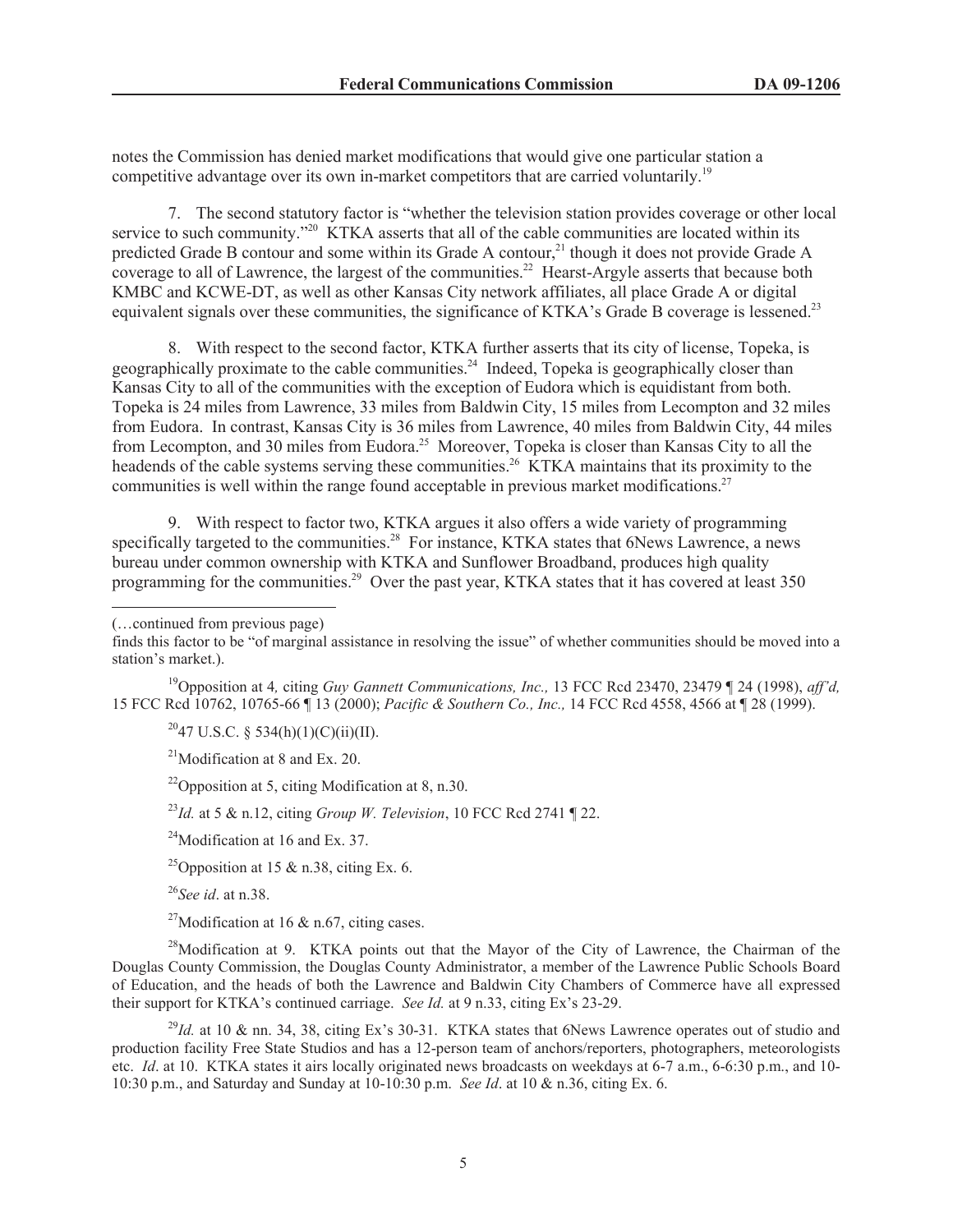stories focusing on items of particular interest, not only to residents of Topeka, but to residents of all of the subject communities.<sup>30</sup> In particular, KTKA points out that it broadcasts locally-originated programming each weekday at 11 a.m., covers local sports from high schools and the University of Kansas, whose main campus is located in Lawrence, covers local and state governmental affairs, and provides extensive local weather - including tornado - coverage. $31$ 

10. In response, Hearst-Argyle criticizes KTKA's listed segments or stories as more general rather than specific, more limited in number than as presented, and virtually all re-purposed from its coowned cable channel.<sup>32</sup> It points out that, aside from local programming from 6News Lawrence that Sunflower provides its own cable subscribers and which viewers would continue to receive even if KTKA did not obtain carriage rights in the communities, KTKA is deficient in providing local programming of specific interest to the communities served by the Mediacom and SCI cable systems.<sup>33</sup> Hearst-Argyle states that in comparison, Kansas City DMA station KMBC provided 625 items to viewers in the Kansas City communities in roughly the same time frame, including 510 of specific interest to Lawrence, 5 items for Baldwin City, 34 items of interest to viewers from Eudora, 2 items for Lecompton, and 75 specifically covering Douglas County issues.<sup>34</sup> It argues the Commission has noted the merits of local programming provided by out-of market stations "is of less weight when viewed in relation to that provided by" an inmarket station, such as KMBC.<sup>35</sup>

11. The third statutory factor is "whether any other television station that is eligible to be carried by a cable system in such community in fulfillment of the requirements of this section provides news coverage of issues of concern to such community or provides carriage or coverage of sporting and other events of interest to the community."<sup>36</sup> We do not believe this factor applicable herein, as this criterion was intended to enhance a station's market modification claim where it could be shown that other stations did not serve the communities at issue, but as mentioned above, other stations do serve the communities.

12. The fourth statutory factor concerns "evidence of viewing patterns in cable and noncable households within the areas served by the cable system or systems in such community."<sup>37</sup> In a report commissioned from Griffin Media Research for the first quarter of 2008, KTKA's audience shares among viewers residing in Lawrence and Eudora, Kansas, indicate that the station achieves an average weekly

<sup>31</sup>*Id.* at 11-13 & Ex's 6, 23-27, 29, 31, 33, 34, and 35.

<sup>32</sup>Opposition at 5-7.

<sup>33</sup>*Id.* at 6-7. Hearst-Argyle states that over the 13 month sample period of local programming provided by KTKA, it cites only 3 stories that mention Baldwin City, 5 stories mentioning Eudora or its environs, and none referencing Lecompton.

<sup>34</sup>*Id.* at 7-8.

<sup>35</sup>*Id.* at 8, citing *Group W Television, Inc.,* 10 FCC Rcd at 2741 ¶ 22.

 $3647$  U.S.C. § 534(h)(1)(C)(ii)(III).

 $3747$  U.S.C. § 534(h)(1)(C)(ii)(IV).

<sup>30</sup>*Id.* at 10 & Ex. 31.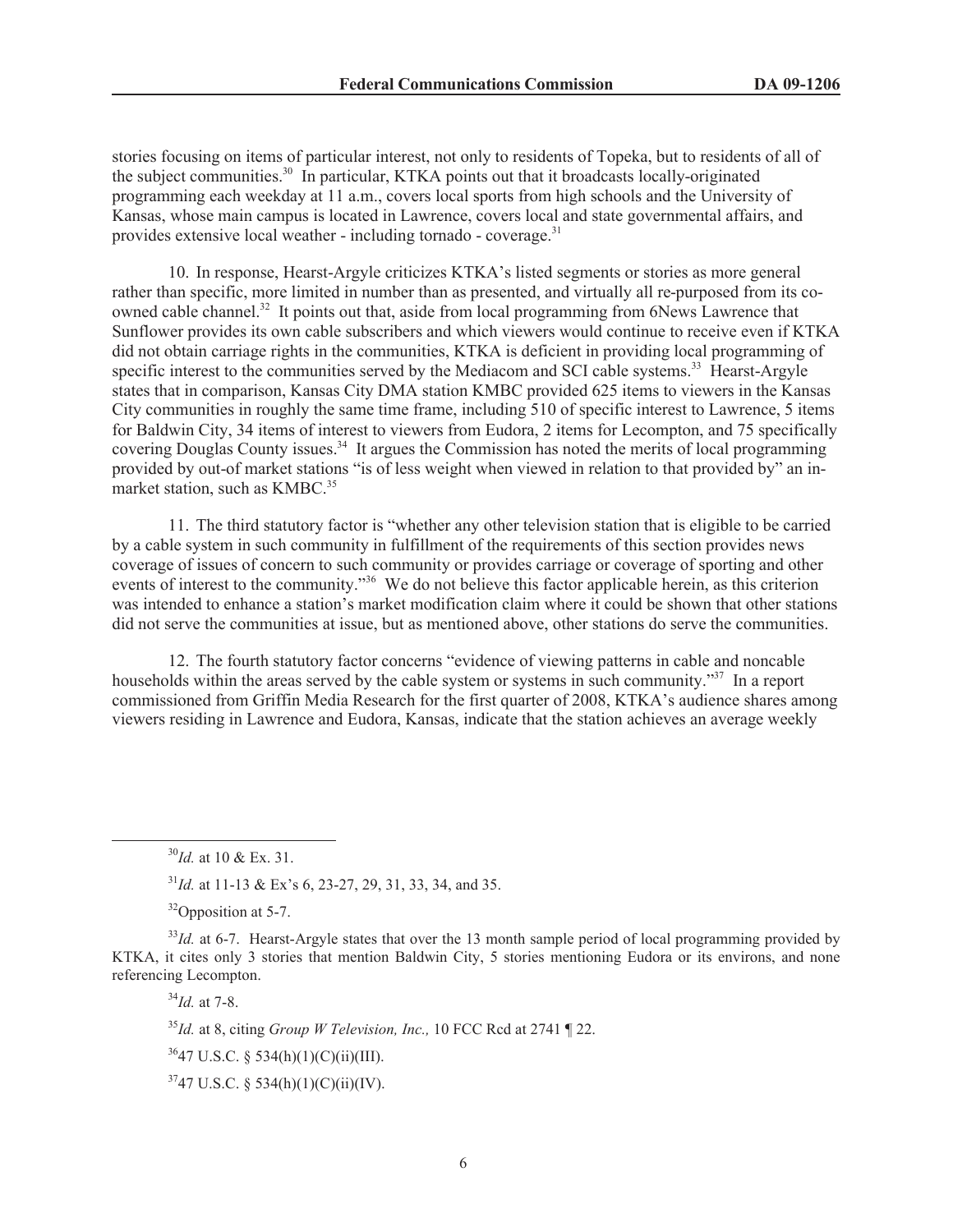cume of 26 for that period.<sup>38</sup> KTKA maintains that this figure far exceeds those that were previously found sufficient by the Commission to justify a market modification.<sup>39</sup>

13. In contrast, Hearst-Argyle states that data from the 2008 Nielsen County Coverage Study/County Summary for Douglas County for the May/July/November 2007 and February 2008 ratings periods shows virtually no viewership of KTKA.<sup>40</sup> Hearst-Argyle states that the same survey indicates that KMBC achieves a much higher viewership than KTKA for the same period.<sup>41</sup> In addition, Hearst-Argyle notes that KTKA is not significantly viewed in Douglas County.<sup>42</sup> Finally, Hearst-Argyle notes it is significant that a major network affiliate such as KTKA, with more than 20 years of continuous cable carriage in Douglas County, should have virtually no audience share in either cable or noncable households despite a strong Grade B signal.<sup>43</sup> It argues this alone is conclusive evidence that local viewers do not consider KTKA to be part of their local market.<sup>44</sup> KTKA responds that it has measurable viewing audience in the communities, although admittedly not as large as KMBC's.<sup>45</sup>

14. Finally, in addition to these statutory factors, KTKA argues that a significant economic nexus exists between the cable communities and Topeka.<sup>46</sup> KTKA states that Shawnee County, where Topeka is located, is geographically and economically linked to Douglas County via Interstate 70 and residents of both counties travel back and forth for the purposes of work, shopping, governmental affairs and entertainment.<sup>47</sup>

<sup>40</sup>Opposition at 10-11 & Ex. 5. From Sunday-Saturday 7 a.m. to 1 a.m., the Nielsen data shows that KTKA only achieves a 1 share in total households and an 18 average total weekly cume. *Id*. at 10.

<sup>41</sup>*Id.* at 10. For all day audience in Douglas County KMBC achieves a 7 share in total households, and a 54 average weekly total cume.

<sup>42</sup>*Id.* at 11. <sup>43</sup>*Id*. at 13. <sup>44</sup>*Id*.

 $45$ Reply at 17.

<sup>46</sup>Modification at 17.

<sup>47</sup>Id. at 17 & nn.69-70, citing Ex's 38-39. KTKA points out that 23 percent of the Shawnee County population commutes to Douglas County; 17 percent of Douglas County's population commutes to Shawnee County; and 31 percent of the population outside the city of Lawrence commuted to the Topeka metro area. *Id.* at 17 & nn.70-71, citing Ex's 39-40. Moreover, KTKA argues that local advertisers generally treat the cable communities as part of KTKA's market with a number of Lawrence-based businesses purchasing advertising time on the station. *Id.* at 18 & nn.75-76, citing Ex's 45-46.

 $38$ Modification at 15 & nn. 61-62, citing Ex. 21. KTKA states that Sunflower, one of its sister companies, commissioned this report in order to study cable viewership habits, including cable viewership of broadcast channels. *Id*. at n.61.

<sup>&</sup>lt;sup>39</sup>Id. at 15 & n.63. Hearst-Argyle questions the reliability of the Griffin Media Research data, particularly as it is not "published audience data," as required by Section 76.59(b)(6) of the Commission's rules. Opposition at 9 citing Modification at Ex. 21. KTKA responds that the Commission's rules clearly provide that stations may submit evidence of published audience data for cable and noncable households *or* other specific audience indicia. Reply at 17, citing 47 C.F.R. § 76.59(b)(6) (emphasis in original).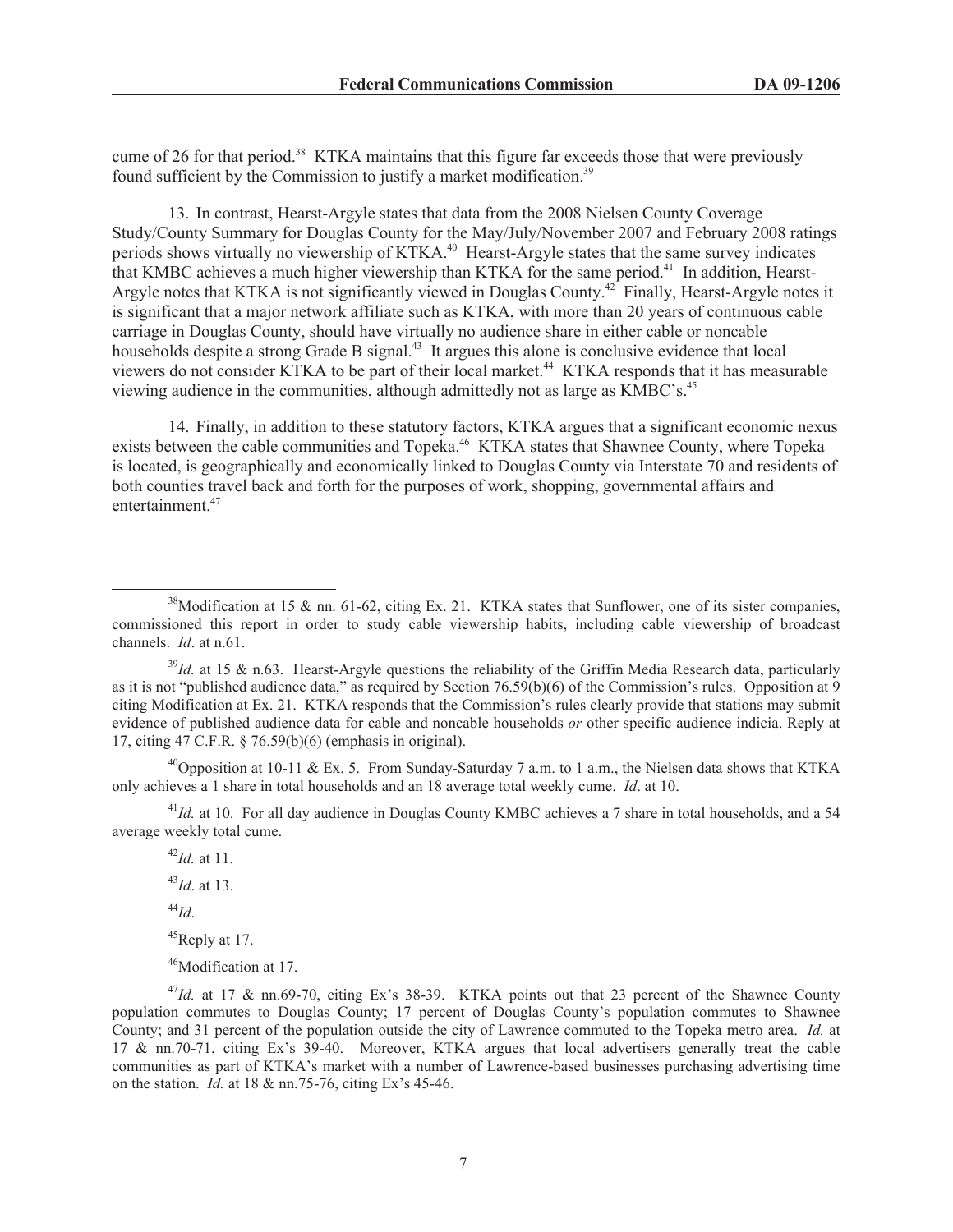15. Hearst-Argyle retorts that KTKA faces a high bar in attempting to demonstrate that Lawrence and the other Kansas City communities are actually part of the Topeka Market.<sup>48</sup> It notes the Commission has previously found Lawrence to be a part of the Kansas City market.<sup>49</sup> Arbitron itself placed Douglas County in the Kansas City ADI, as Nielsen now places it in the Kansas City DMA.<sup>50</sup>

#### **B. Other Arguments Raised by the Parties**

16. Hearst-Argyle argues that KTKA's market modification petition should be denied for additional reasons. First, Hearst-Argyle points out that KTKA's greater proximity than the Kansas City DMA stations to the Douglas County communities should actually be fatal to its request.<sup>51</sup> Hearst-Argyle argues that, pursuant to Section 76.56(b)(5) of the Commission's rules, grant of the instant petition would jeopardize the must carry rights of in-market ABC affiliate, KMBC because KTKA is also closer to the principal headends of the cable systems serving the communities at issue than is  $KMBC<sup>52</sup>$ . Therefore, relying on the *Portland* line of cases and others, Hearst-Argyle asserts that grant of KTKA's petition would upset the economic marketplace expectations underlying the network-affiliate relationship.<sup>53</sup> Meanwhile, Hearst-Argyle asserts, KMBC provides the communities with Grade A coverage and hundreds of stories and segments of specific interest to them; and, KMBC has substantially greater viewership, being significantly viewed in Douglas County.<sup>54</sup> Hearst-Argyle asserts that it is unaware of any Commission decision which has granted a market modification in similar circumstances.

17. Furthermore, Hearst-Argyle points out that KTKA is co-owned with Sunflower Broadband, a cable company that serves approximately 95 percent of all cable households in Douglas County.<sup>55</sup> Hearst-Argyle states that, at the beginning of 2009, Sunflower failed to reach a new retransmission consent agreement with KMBC and KCWE-DT and, as a result, ceased carriage of these stations on its system serving Lawrence, Eudora, and the unincorporated portions of Douglas County.<sup>56</sup> During this time,

<sup>48</sup>Opposition at 21.

<sup>49</sup>*Id.*, citing *Kansas City Cable Partners d/b/a American Cablevision of Kansas City,* 10 FCC Rcd 3807, 3809 ¶ 12 (1995) (Commission denied a Kansas City cable operator's request to eliminate a Lawrence, Kansas station's must carry rights because the Commission found Lawrence to be part of the Kansas City market).

<sup>50</sup>*Id.* at 24. Hearst-Argyle argues KTKA's arguments are also unsupported by U.S. Census Bureau data and commuter and shopping patterns. *Id.* at 22-24.

 $^{51}$ *Id.* at 14.

 $52$ *Id.*, citing 47 C.F.R. § 76.56(b)(5) ("A cable operator is not required to carry the signal of any local commercial television station that substantially duplicates the signal of another local commercial television station that is carried on its cable system, or to carry the signals of more than one local commercial television station affiliated with a particular broadcast network, as defined in  $\S$  76.55(f). However, if a cable operator declines to carry duplicating signals, such cable operator shall carry the station whose community of license reference point, as defined in § 76.53, is closest to the principal headend of the cable system.").

<sup>53</sup>*Id.* at 14-17, citing *Broad Street Television, L.P.,* 10 FCC Rcd 5576, 5578 ¶ 12 (1995); *Guy Gannett Communications, Inc.,* 13 FCC Rcd 23470, 23478 ¶ 21 (1998), *aff'd,* 15 FCC Rcd 10762 (2000); *Pacific & Southern Co., Inc.,* 14 FCC Rcd 4558, 4566 ¶ 25 (1999); *Harron Communications Corp.,* 14 FCC Rcd 4547, 4556 ¶ 26 (1999) ( the " *Portland Cases*").

<sup>54</sup>*Id.* at 18.

<sup>55</sup>*Id.* at 1-2.

<sup>56</sup>*Id.* at 2 & n.2. Hearst-Argyle states that Sunflower has since resolved its retransmission consent dispute with KMBC and KCWE-DT and the stations' carriage has been restored. *Id*. at 3, n.4.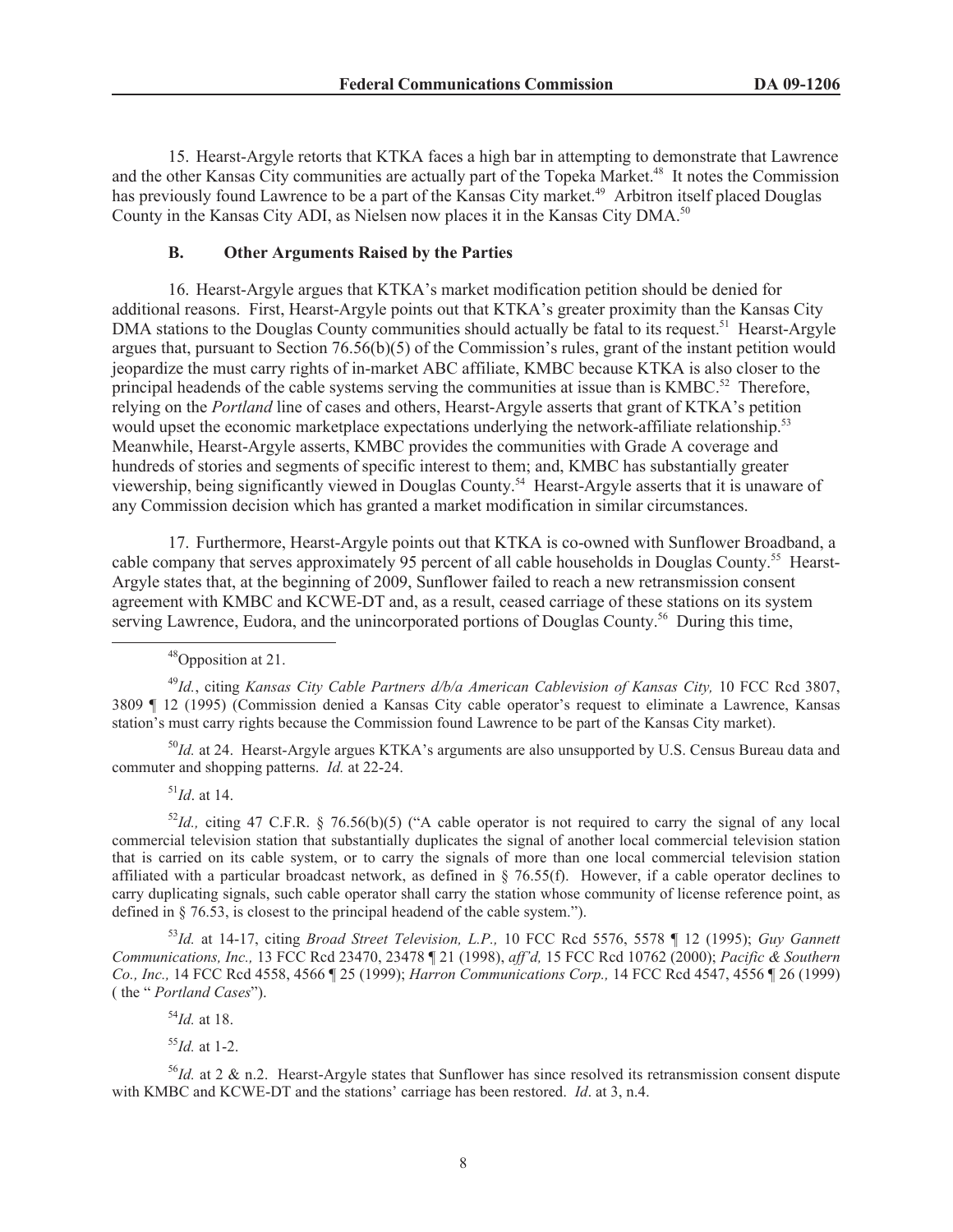Sunflower continued carrying co-owned KTKA, the duplicating ABC affiliate from Topeka.<sup>57</sup> According to Hearst-Argyle, this raised the question whether KTKA even had the right to grant retransmission consent to Sunflower for carriage in Douglas County, given that KTKA is not significantly viewed in the county, and KTKA's network affiliation agreement is most probably limited to the Topeka DMA.<sup>58</sup>

18. Hearst-Argyle maintains that, by filing the instant market modification in the middle of the retransmission consent dispute, KTKA was really seeking two advantages: first, to obtain legitimate retransmission consent rights in these communities under its ABC network affiliation agreement; and, second, by obtaining such rights, to shift leverage in any current and future retransmission consent negotiations in favor of its sister cable company, Sunflower.<sup>59</sup> Hearst-Argyle maintains that should the Commission grant this petition, it should also be wary of an unprecedented accumulation of media market power that will accrue to Sunflower/KTKA in the Lawrence Metropolitan Statistical Area.<sup>60</sup> KTKA and Sunflower's parent, The World Company, also owns: (i) Lawrence's principal local daily newspaper, the *Lawrence Journal-World*; (ii) the newspapers serving Baldwin and Eudora; (iii) Douglas County's primary Internet service provider (Sunflower Broadband); and, (iv) a local telephone company (also Sunflower Broadband).<sup>61</sup> Hearst-Argyle states that Lawrence has more than 80,000 residents and more than 90 percent of the total population in the subject communities. It points out that if KTKA did provided Grade A coverage to all of Lawrence, it would be in violation of the Commission's newspaper/television station cross-ownership rules since it is also co-owner of the *Lawrence Journal-World*. 62

19. Heast-Argyle argues KTKA does not need its market modified in order to ensure carriage on its co-owned Sunflower cable system, which possesses nearly 80 percent penetration and a 95 percent market share in Douglas County.<sup>63</sup> Furthermore, a majority of the locally-originated shows and news programming cited by KTKA also airs on Sunflower's own 6News Lawrence cable channel. Therefore, even if KTKA's must carry status was denied on the system, such programming would continue to be provided by Sunflower to its subscribers.<sup>64</sup>

20. KTKA argues that, even relying on the *Portland Cases*, there is no basis for Hearst-Argyle's contention that grant of the request herein would "upset the economic marketplace expectations

<sup>57</sup>*Id.* at 2.

<sup>60</sup>*Id*. at 3.

<sup>61</sup>*Id.* at 3 & n.6.

<sup>62</sup>*Id.* at 5 & n.10*,* citing 47 C.F.R. § 73.3555(d).

<sup>63</sup>*Id.* at 5. Hearst-Argyle states that KTKA and Sunflower are so intertwined that the letter from the Chairman of the Douglas County Commission in support of the market modification uses the terms "Sunflower Broadband" and "Sunflower Cable Television" interchangeably. *Id.* at 3 & n.5, citing Modification at Ex. 25, Jan. 10, 1999 Letter from Bob Johnson, Chairman, Douglas County Commission.

 $64$ Opposition at 6.

<sup>58</sup>*Id.*

<sup>&</sup>lt;sup>59</sup>*Id.* Hearst-Argyle argues that, because of the "no deletion" provision in Section 76.59(d) of the Commission's rules, the filing of KTKA's market modification petition also ensured continued carriage of the station during the petition's pendency, regardless as to whether KTKA's retransmission consent to Sunflower was lawful.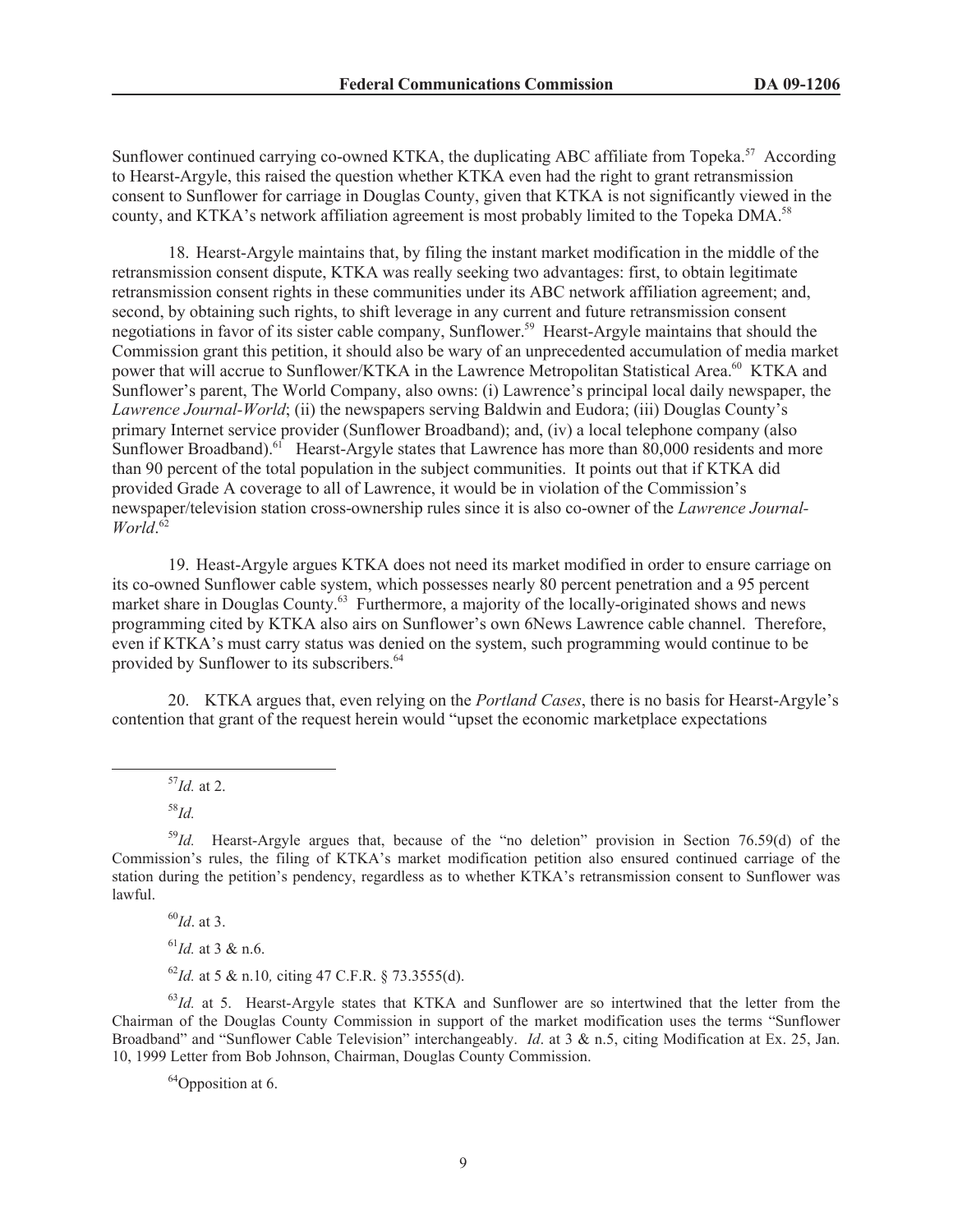underlying the network-affiliate relationship."<sup>65</sup> KTKA argues that Hearst-Argyle has not provided any evidence that it faces competitive harm if the instant petition should be granted.<sup>66</sup> Moreover, Hearst-Argyle also offers no evidence that it ever intends to elect must carry status for KMBC on the cable systems serving the communities, or that if it did, that such a must carry request would be rejected given KMBC's claimed domination in the marketplace.<sup>67</sup> Indeed, KTKA states that, except for the short-lived retransmission consent dispute between Sunflower and Hearst-Argyle, both KTKA and KMBC have been carried simultaneously by the cable systems serving the communities for over 20 years.<sup>68</sup> KTKA maintains that such long-term carriage of KMBC negates Hearst-Argyle's argument that grant of the petition will impact its must carry status.<sup>69</sup> In addition, KTKA states that grant of the petition would have a *de minimis* impact on KMBC.<sup>70</sup> KTKA points out that the Kansas City DMA contains more than 937,970 households and the instant petition seeks to add approximately 56,955 households located in one county.<sup>71</sup> KTKA argues that this amounts to little more than 6 percent of all households in the entire DMA which should have little impact on Hearst-Argyle's ability to compete against other stations in the Kansas City DMA.<sup>72</sup> KTKA argues that it more than meets the other market modification criteria – history of carriage, Grade B or better coverage, local programming of specific interest with coverage of local news and sports, and that its viewership values are comparable to approximately seven Kansas City broadcast stations.<sup>73</sup>

21. In our review of the market modification factors, some of the evidence presented by KTKA ordinarily would argue for grant of its request. For example, KTKA has a history of carriage in the communities at issue (factor I) and provides Grade B or better coverage and programming to those communities (factor II), and KTKA garners some, albeit minimal, viewership in Douglas County (factor IV). Nevertheless, these factors are of less weight when viewed in relation to evidence supporting the denial of the petition.

22. KTKA, an ABC affiliate located in the Topeka Kansas DMA, is seeking to add certain communities in the Kansas City DMA, which are already served by an ABC affiliate from Kansas City - KMBC. In such a circumstance, we are especially concerned that our decision not unduly upset the economic marketplace expectations underlying the affiliation concept. Therefore, we must take into account the effect a grant of must carry status to KTKA will have on KMBC. The evidence presented shows that all of the communities at issue are closer to Topeka than to Kansas City, with the exception of

 ${}^{66}$ Reply at 11.

<sup>67</sup>Id. KTKA states KMBC is currently carried on Sunflower pursuant to a retransmission consent agreement. *Id*. at n.40.

<sup>68</sup>*Id.* at 11.

<sup>69</sup>*Id.* at 12.

<sup>70</sup>*Id.*, citing *Gray Television Licensee, Inc*., 21 FCC Rcd 8719, 8729 ¶ 19 (2006) (emphasizing the "relatively small number of subscribers affected by this request, when compared to [the] total number of subscribers within the Washington D.C. DMA").

<sup>71</sup>*Id.*, citing Modification at 9 n.32 (citing Ex. 22, *Television & Cable Factbook*, Volume 77, at A-2, D-473, D-507, D-496 (2009)).

<sup>72</sup>*Id.* at 12-13.

<sup>73</sup>*Id.* at 14-18.

<sup>65</sup>Reply at 10, citing the *Portland Cases*; *see supra* n.53.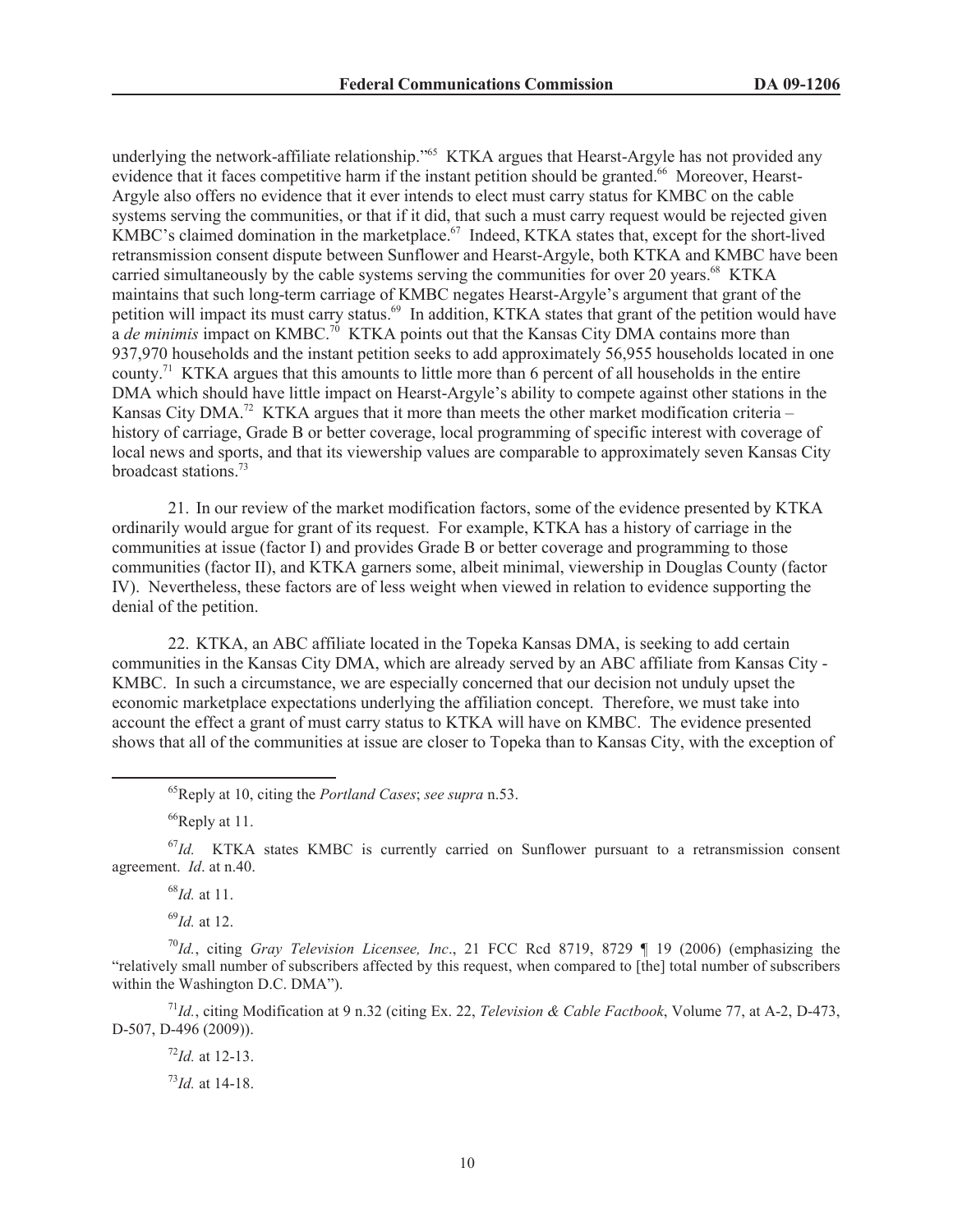one which is equidistant from the two, and that the cable system headends of the three systems serving these communities are also all closer to Topeka. A grant of must carry status to KTKA would therefore jeopardize KMBC's must carry status within its own market, a situation not intended or envisioned by the Communications Act.<sup>74</sup> Viewership levels are also important in reaching our determination, as KMBC, in addition to being significantly viewed, achieves substantial viewership levels of 7/54 in Douglas County, whereas KTKA is not significantly viewed and achieves viewership levels of  $1/18$ .<sup>75</sup> Viewership therefore shows a marked preference for KMBC, yet it is KMBC that could face being dropped from the cable systems through grant of the instant petition. Furthermore, KMBC and other Kansas City network affiliates all place Grade A or digital equivalent signals over the subject communities, and this decreases the significance of KTKA's Grade B coverage.

23. In granting KTKA's petition, we would place KMBC in an awkward position whether it chose to negotiate for retransmission consent or elected mandatory carriage on Sunflower and the other affected cable systems. By choosing mandatory carriage, KMBC would face the possibility that cable operators would choose to carry only the affiliate closer to the communities: KTKA. In particular, Sunflower's decision to carry KTKA would almost certainly be influenced by the common ownership it shares with KTKA. Alternatively, if KMBC elected to bargain for retransmission consent instead, the cable operators could carry KTKA in replacement of KMBC if negotiations failed, thereby imparting Sunflower and the other affected cable operators with greater bargaining power.<sup>76</sup> Therefore, KTKA's petition must be denied.

24. Furthermore, these communities are located in Douglas County, which is immediately adjacent to the Kansas City Metropolitan Statistical Area. The largest community at issue, Lawrence, contains 90 percent of the population of the communities at issue, and is only 35 miles west of Kansas City, the center of the Kansas City DMA.<sup>77</sup> These communities are therefore part of the core of the Kansas City market. The Commission has generally been circumspect about allowing the annexation of core communities by stations assigned to other markets.<sup>78</sup> The Commission has stated that "[i]n granting

<sup>77</sup> *Kansas City Cable Partners,* 10 FCC Rcd 3807, 3809 ¶12 (1995).

<sup>78</sup> *See Agape Church, Inc.,* 14 F.C.C.R. 2309, 2317-18, ¶ 30 (1999) (denying a station must-carry status for communities located within the station's Grade B contour, but which nevertheless formed the core or "hub" another DMA).

<sup>&</sup>lt;sup>74</sup> This is because KMBC's mandatory carriage election would allow Sunflower to use Section 76.56(b)(5) of our rules. *See supra* n.52.

 $75$  Opposition at Ex. 4.

 $^{76}$  Although not the basis for our decision, it does not escape our attention that were this petition granted, the World Company would accumulate a greater degree of media market power in the Douglas County and the Lawrence area – where Lawrence currently contains more than 90 percent of the total population of the subject communities and Sunflower Broadband is the cable company serving approximately 95 percent of all cable households in Douglas County. In *Northeast Kansas Broadcast Service, Inc.*, 20 FCC Rcd 13675 (2005), we granted the assignment of KTKA's license to the World Company, even though the latter published the *Lawrence Journal World*, the daily newspaper in Lawrence, and even though KTKA placed a grade A contour over Lawrence in apparent violation of Section 73.3555 of our rules. This was because Longley Rice modeling subsequently revealed "significant gaps in KTKA's Grade A coverage" that "preclud[ed] any meaningful encompassment of the city" such that the cross-ownership rules did not apply. 20 FCC Rcd at 13676. However, in addition to owning KTKA and Sunflower, the World Company, also owns: (i) the newspapers serving Baldwin and Eudora; (ii) Douglas County's primary Internet service provider (Sunflower); and, (iii) a local telephone company (also Sunflower).